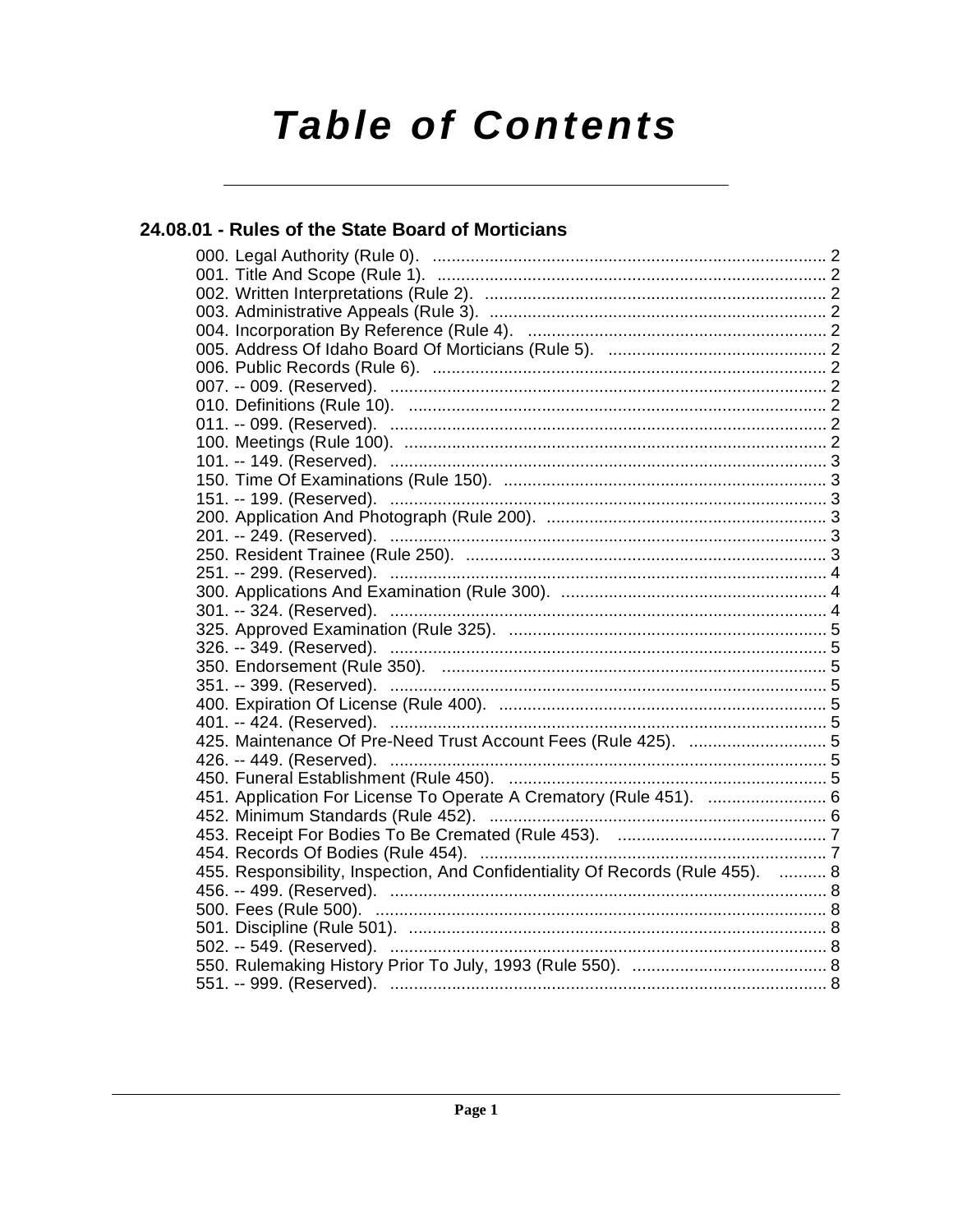#### **IDAPA 24 TITLE 08 CHAPTER 01**

### **24.08.01 - RULES OF THE STATE BOARD OF MORTICIANS**

### <span id="page-1-1"></span><span id="page-1-0"></span>**000. LEGAL AUTHORITY (RULE 0).**

The following rules have been adopted by the Idaho State Board of Morticians and the Chief, Bureau of Occupational Licenses in accordance with the provisions of Section 54-1106 and 54-1107, Idaho Code.  $(7-1-93)$ 

### <span id="page-1-2"></span>**001. TITLE AND SCOPE (RULE 1).**

These rules shall be cited as IDAPA 24.08.01, "Rules of the State Board of Morticians". (7-1-93)

### <span id="page-1-3"></span>**002. WRITTEN INTERPRETATIONS (RULE 2).**

The board may have written statements that pertain to the interpretation of the rules of this chapter. Such interpretations, if any, are available for public inspection and copying at cost in the main office of the Bureau of Occupational Licenses. (3-13-02) Occupational Licenses.

#### <span id="page-1-4"></span>**003. ADMINISTRATIVE APPEALS (RULE 3).**

Administrative appeals shall be governed by the Administrative Procedure Act, Title 67, Chapter 52, Idaho Code. (3-13-02)

#### <span id="page-1-5"></span>**004. INCORPORATION BY REFERENCE (RULE 4).**

These rules do not incorporate by reference any document other than those sections of Idaho Code so referenced. (3-13-02)

### <span id="page-1-6"></span>**005. ADDRESS OF IDAHO BOARD OF MORTICIANS (RULE 5).**

[The office of the Board of Morticians is located within the Bureau of Occupational Licenses, Owyhee Plaza, 1109](mailto:mor@ibol.idaho.gov)  Main Street, Suite 220, Boise, Idaho 83702-5642. The phone number of the Board is (208) 334-3233. The Board's FAX number is (208) 334-3945. The Board's e-mail address is mor@ibol.idaho.gov. The Board's official web site is [at](mailto:mor@ibol.idaho.gov) [https://www.ibol.idaho.gov/mor.htm. \(4-11-06\)](https://www.ibol.idaho.gov/mor.htm)

#### <span id="page-1-7"></span>**006. PUBLIC RECORDS (RULE 6).**

The records associated with the Board of Morticians are subject to the provisions of the Idaho Public Records Act. Title 9, Chapter 3, Idaho Code. (3-13-02)

### <span id="page-1-8"></span>**007. -- 009. (RESERVED).**

### <span id="page-1-9"></span>**010. DEFINITIONS (RULE 10).**

<span id="page-1-12"></span>**01. Board**. The State Board of Morticians as prescribed in Section 54-1102, Idaho Code. (7-1-93)

**02. Bureau**. The Bureau of Occupational Licenses as prescribed in Sections 54-1106 and 67-2602, Idaho Code. (3-13-02)

**03. Funeral Establishment**. Funeral Establishment means a place of business at a specific street address or location devoted to the embalming and care and preparation for burial or disposal of dead human bodies including all portions of such business premises and all tools, instruments and supplies used in the preparation and embalming of dead human bodies for burial or disposal, and including any chapel or other facility in which funeral or other religious services may be conducted. (4-11-06)

**04. Resident Trainee**. The term "Resident Trainee" is defined as a person who is engaged in preparing to become licensed as a mortician or funeral director, and who practices under the direct and immediate personal supervision of a licensed mortician. supervision of a licensed mortician.

#### <span id="page-1-10"></span>**011. -- 099. (RESERVED).**

### <span id="page-1-13"></span><span id="page-1-11"></span>**100. MEETINGS (RULE 100).**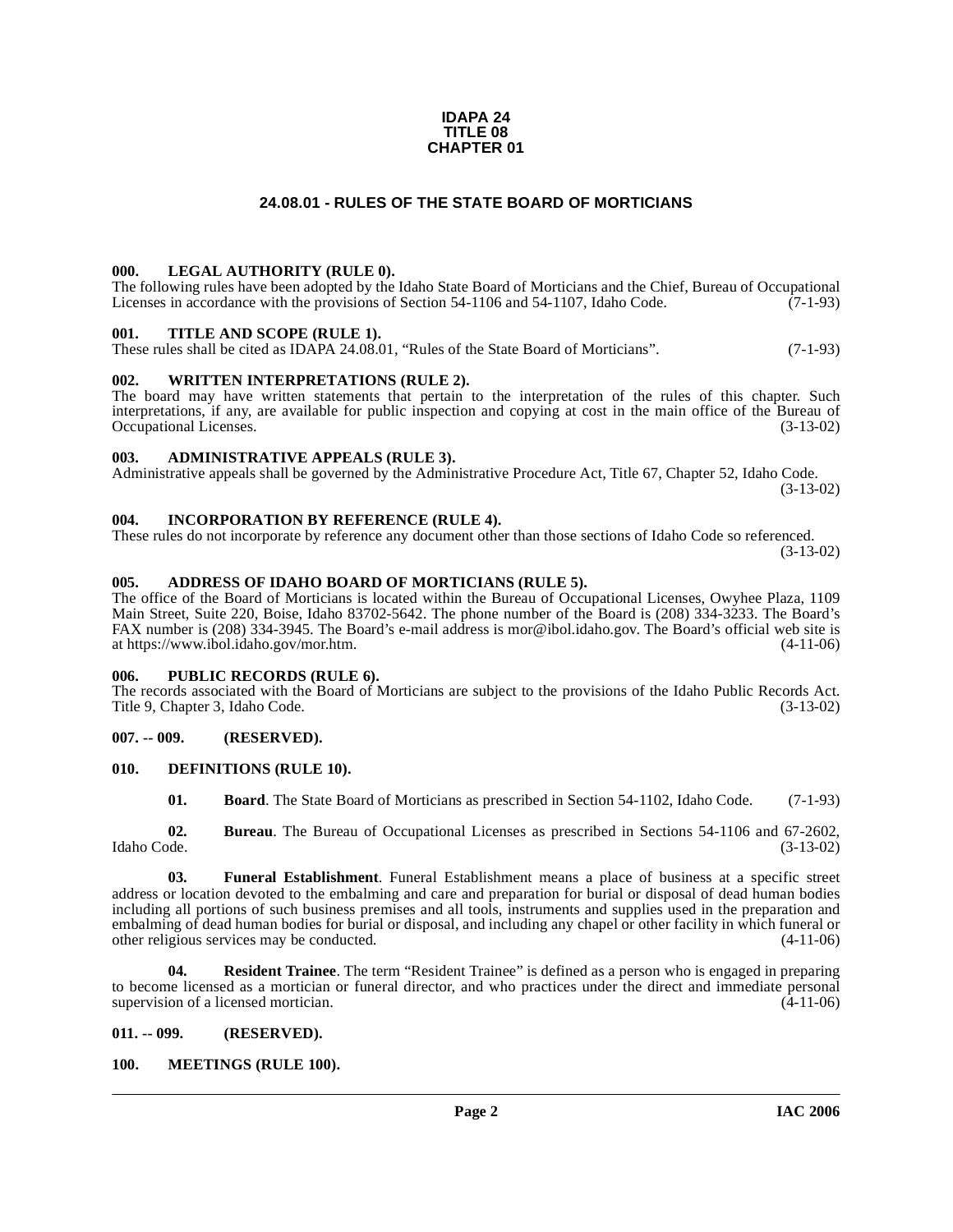## **Bureau of Occupational Licenses**

The board shall hold meetings no less than annually at such times and places as determined by the board. The annual election of chairman will be held during the first meeting of each fiscal year. The chairman of the board shall preside at all meetings, appoint all committees, and perform all the functions incidental to the office of chairman. (4-11-06)

### <span id="page-2-0"></span>**101. -- 149. (RESERVED).**

### <span id="page-2-11"></span><span id="page-2-1"></span>**150. TIME OF EXAMINATIONS (RULE 150).**

Examinations will be held no less than semi-annually at such times or places as the Board may determine. (4-11-06)

### <span id="page-2-2"></span>**151. -- 199. (RESERVED).**

### <span id="page-2-6"></span><span id="page-2-3"></span>**200. APPLICATION AND PHOTOGRAPH (RULE 200).**

Application must be postmarked sixty (60) days prior to the date of examination, and must be accompanied by an unmounted passport photograph of the applicant, taken within three (3) months preceding the date of application.

(3-13-02)

### <span id="page-2-4"></span>**201. -- 249. (RESERVED).**

### <span id="page-2-8"></span><span id="page-2-5"></span>**250. RESIDENT TRAINEE (RULE 250).**

**01. Definition**. The term "Resident Trainee" as herein used is a person who is engaged in learning the practice of embalming and/or the profession of mortuary arts and sciences. Training shall be understood to mean diligent attention to the subject matter in the course of regular and full-time paid employment. Full-time employment shall mean a minimum of thirty-six (36) hours per week for fifty (50) weeks per year within the mortuary where the sponsoring resident mortician is practicing. It shall be further required that at least three-fourths (3/4) of the training period consists of a sponsoring licensed mortician instructing and demonstrating practices and procedures to increase knowledge of the service performed by a mortician or a funeral director as defined in Chapter 11, Title 54, Idaho Code. A Resident Trainee shall not sign a death certificate as provided under Idaho law. For the balance of the required hours it would be the responsibility of the sponsoring mortician, or his licensed appointee, to be immediately available for consultation with the trainee. All training must be served in the state of Idaho. (4-11-06)

<span id="page-2-10"></span>**02.** Sponsoring Mortician. A practicing mortician within the state of Idaho who is duly registered as such with the Bureau and assumes responsibility for the proper supervision and instruction of a "Resident Trainee".  $(4-11-06)$ 

<span id="page-2-7"></span>**03. Eligibility to Be Licensed**. No person shall be eligible to be licensed as a "Resident Trainee" who has practiced as a resident trainee or apprentice for a total cumulative period of more than two (2) years in the state of Idaho. For purposes of accounting for total cumulative training as a "Resident Trainee" the sponsoring mortician is required to notify the bureau at the beginning and termination of the training period. When a "Resident Trainee" has completed training, qualification for licensure as a licensed "Mortician" or "Funeral Director must be completed within the following three (3) year period or said trainee must show good reason for further delay.  $(4-11-06)$ 

<span id="page-2-9"></span>

| 04. | <b>Resident Trainee Applicants to Qualify.</b> | $(7-1-93)$ |
|-----|------------------------------------------------|------------|
| а.  | Must be a least eighteen (18) years of age.    | $(7-1-93)$ |
| b.  | Must be of good moral character.               | $(7-1-93)$ |

**c.** Must have graduated from an accredited high school or have received an equivalent education as ed by the standards set and established by the state board of education. (7-1-93) determined by the standards set and established by the state board of education.

**d.** A photo as specified in Section 200 above. (3-13-02)

**e.** The effective date of the resident training shall be determined by the board at its next meeting. In no case shall it be prior to the date the application, together with the required fees, are received in the office of the Bureau. (4-11-06)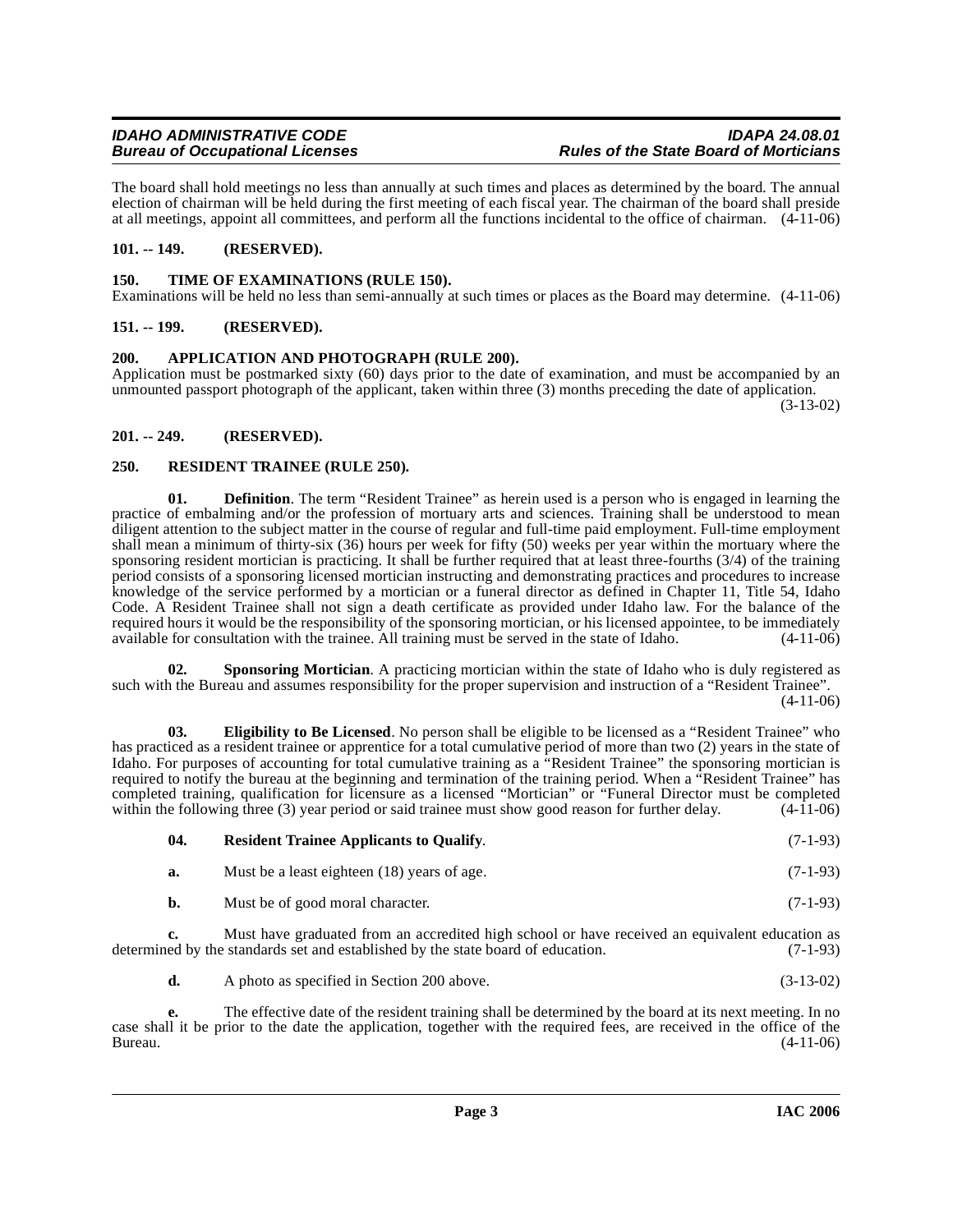**f.** Resident training must be served under the direction of a qualified full time resident mortician and practicing in Idaho. (4-11-06) licensed and practicing in Idaho.

**g.** Applicants pursuing a mortician license must complete resident training affidavits showing time served, the number of bodies embalmed.  $(4-11-06)$ 

**h.** Applicants pursuing a funeral director license must complete resident training affidavits of conducting and/or providing assistance in twenty-five (25) funerals under supervision. (4-11-06)

<span id="page-3-7"></span>**05. Interruption in Training**. An interruption in training of sixty (60) days or more constitutes termination of training. (7-1-93)

### <span id="page-3-0"></span>**251. -- 299. (RESERVED).**

### <span id="page-3-4"></span><span id="page-3-1"></span>**300. APPLICATIONS AND EXAMINATION (RULE 300).**

In order to be admitted to the examination, the applicant must submit a completed application on forms provided by the bureau and provide all requested documentation including proof of having completed the training period as prescribed by law and these rules, and meet the specific requirements for license as set forth in Section 54-1109 of the Idaho Code as follows: (4-11-06)

<span id="page-3-3"></span>**01.** Age. Applicant must have attained the age of twenty-one (21) years by the time of examination. (7-1-93)

<span id="page-3-8"></span>**02. Moral Character**. Must be of good moral character. (7-1-93)

<span id="page-3-9"></span>**03. Mortician Educational Requirements**. Applicants for a mortician license must have completed

and received credit for at least sixty (60) semester hours or ninety (90) quarter hours instruction in a duly accredited college or university and has obtained at least a C grade average for all courses of instruction; provided, however, at least three-fourths (3/4) of all such credits must be for courses in fields of liberal arts, business or science directly relating to the knowledge required to successfully compete in the field of mortuary science. In questionable cases the decision of the board shall be final. These requirements shall be in addition to and not considered a part of the completion of and graduation from a mortuary college accredited by the American Board of Funeral Service Education that includes an embalming course of study. (4-11-06)

<span id="page-3-6"></span>**04. Funeral Director Educational Requirements**. Applicants for a funeral director license must have completed and received at least sixty (60) semester hours' or ninety (90) quarter-hours' instruction from a duly accredited college or university and has obtained at least a C grade average for all courses of instruction; provided, however, at least three-fourths (3/4) of all such credits must be for courses in the fields of liberal arts, business or science as defined and specified by the board. These requirements shall be in addition to completion of at least fifteen (15) semester credit hours or the equivalent from a mortuary college accredited by the American board of funeral service education, inc., or such credits as are otherwise approved by the board, with course of study to include business law, psychology, sociology, funeral service counseling, funeral service management and other classes that relate to conducting funeral business. (4-11-06)

<span id="page-3-10"></span><span id="page-3-5"></span>**05. Photo**. A photo as specified in Section 200 of these rules. (4-11-06)

**06. Completion of One Year as a Resident Trainee**. Must have served one (1) year as required by statute as a resident trainee and receive certification from a sponsoring mortician in Idaho. (4-11-06)

**a.** Trainees pursuing licensure as a mortician must document having assisted in embalming at least ive (25) dead human bodies under the supervision of a sponsoring mortician. (4-11-06) twenty-five (25) dead human bodies under the supervision of a sponsoring mortician.

**b.** Applicants pursuing licensure as a funeral director must document having assisted in making at least twenty-five  $(25)$  funeral arrangements and in conducting twenty-five  $(25)$  funerals under the supervision of a sponsoring mortician.  $(4-11-06)$ sponsoring mortician.

### <span id="page-3-2"></span>**301. -- 324. (RESERVED).**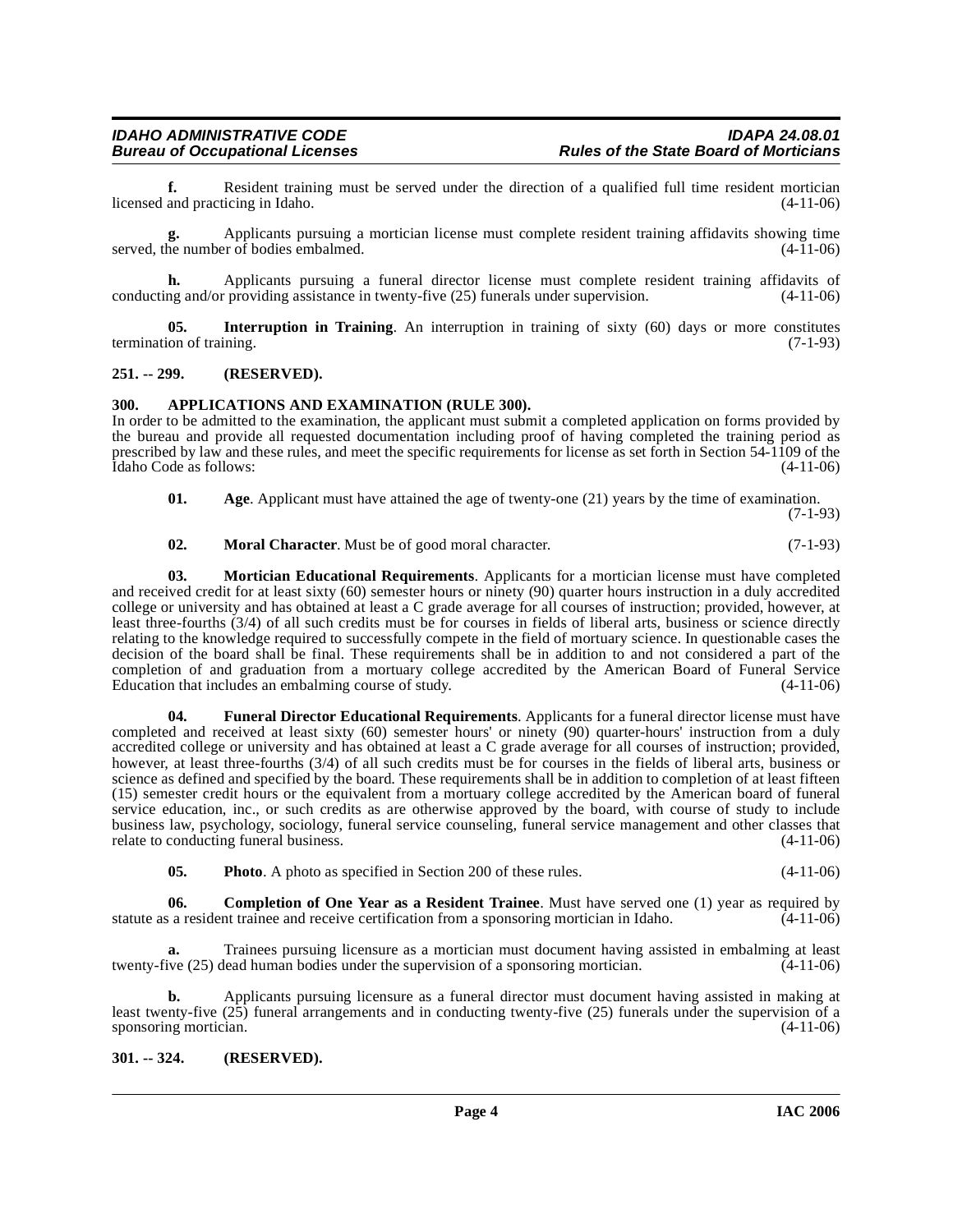<span id="page-4-9"></span><span id="page-4-0"></span>**325. APPROVED EXAMINATION (RULE 325).**

**a.** All sections of the International Conference of Funeral Service Examining Board's National Board (3-16-04) Examination; and

**b.** The examination of the laws and rules of the state of Idaho relating to the care, disinfection, tion, burial, transportation, or other final disposition of human remains; and (3-16-04) preservation, burial, transportation, or other final disposition of human remains; and

**c.** The examination of the rules of the Department of Health and Welfare relating to infectious diseases and quarantine. (3-16-04)

**02. Funeral Director**. The funeral director examination shall consist of: (3-16-04)

**a.** The Arts section of the International Conference of Funeral Service Examination Board's National Board Examination; and (3-16-04)

**b.** The examination of the laws and rules of the state of Idaho relating to the care, disinfection, tion, burial, transportation, or other final disposition of human remains; and (3-16-04) preservation, burial, transportation, or other final disposition of human remains; and

**c.** The examination of the rules of the Idaho Department of Health and Welfare relating to infectious and quarantine. (3-16-04) diseases and quarantine.

<span id="page-4-14"></span>**03. Grading**. The required average grade to pass the examination is seventy-five percent (75%). Provided further, that where the applicant has a score of less than seventy percent (70%) in one (1) or more subjects, such applicant shall not be passed, notwithstanding that his average mark may be higher than seventy-five percent (75%), however, should the applicant apply for reexamination he may, by board approval, be required to retake only that portion of the examination which he failed in previous examination.

### <span id="page-4-1"></span>**326. -- 349. (RESERVED).**

### <span id="page-4-11"></span><span id="page-4-2"></span>**350. ENDORSEMENT (RULE 350).**

Refer to Section 54-1109(3) and (4), Idaho Code. (3-16-04)

### <span id="page-4-3"></span>**351. -- 399. (RESERVED).**

### <span id="page-4-12"></span><span id="page-4-4"></span>**400. EXPIRATION OF LICENSE (RULE 400).**

All licenses shall expire each year and will be cancelled if not renewed by payment of the required fee before the birthdate of the license holder. There will be no grace period. (3-16-04) birthdate of the license holder. There will be no grace period.

### <span id="page-4-5"></span>**401. -- 424. (RESERVED).**

### <span id="page-4-15"></span><span id="page-4-6"></span>**425. MAINTENANCE OF PRE-NEED TRUST ACCOUNT FEES (RULE 425).**

Maintenance of pre-need trust accounts fee. Pursuant to Section 54-1134 D, Idaho Code, a fee not to exceed ten percent (10%) of the annual earned interest income may be charged for maintenance of pre-need trust accounts. (4-11-06)

### <span id="page-4-7"></span>**426. -- 449. (RESERVED).**

### <span id="page-4-13"></span><span id="page-4-8"></span>**450. FUNERAL ESTABLISHMENT (RULE 450).**

<span id="page-4-10"></span>**01. Branch or Satellite Facility**. A newly licensed establishment operated as a branch or satellite facility must meet the same requirement for licensure as if it were operated independently. It will be required to provide an operating room and necessary equipment for embalming, a display room for caskets, a chapel where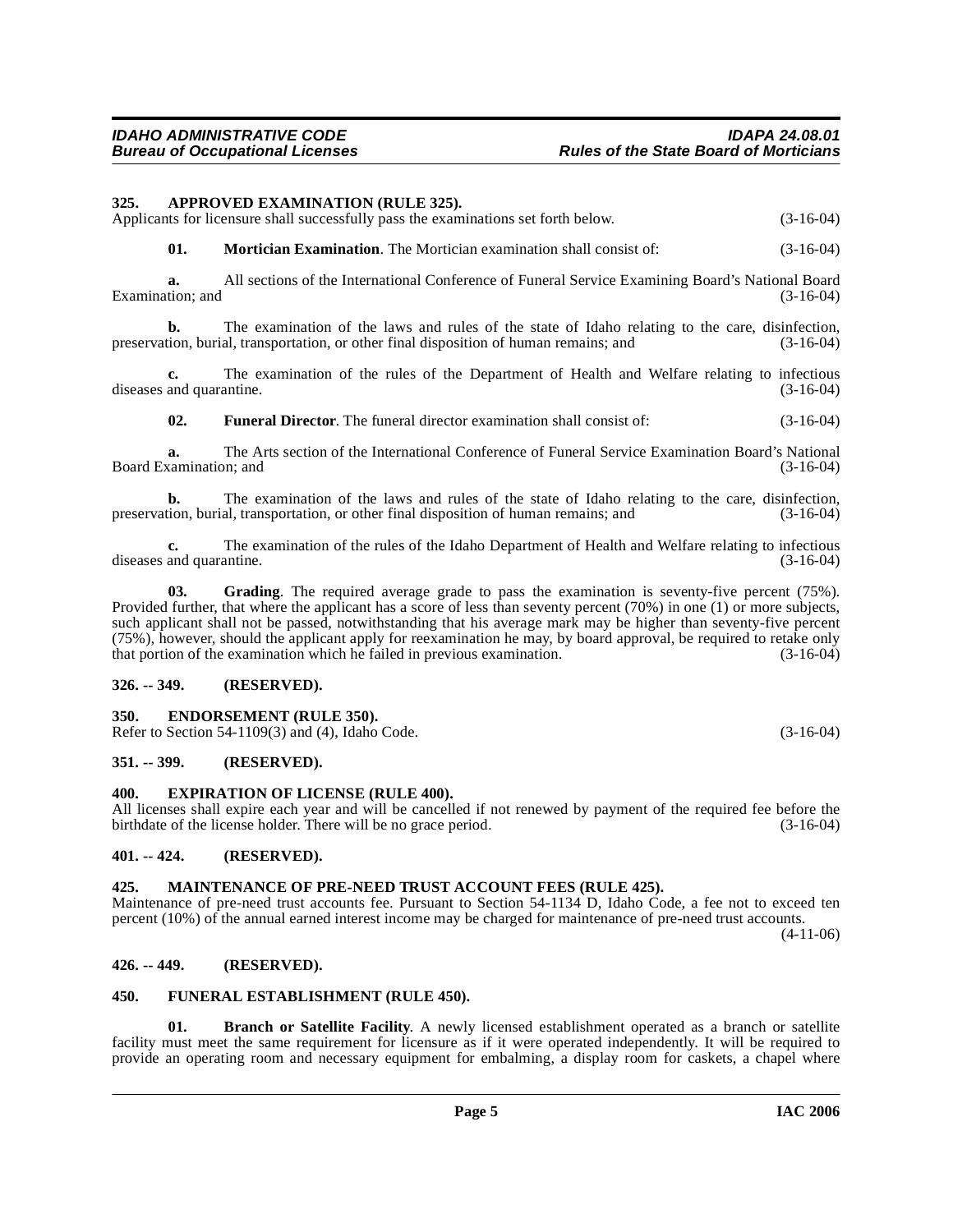funeral or other religious ceremonies may be held and a room for viewing and visitation. (7-1-93)

<span id="page-5-3"></span>**02. Change in Ownership or Location**. Any change in the ownership or location of a funeral ment shall constitute a new funeral establishment for the purposes of licensure. (7-1-93) establishment shall constitute a new funeral establishment for the purposes of licensure.

**03. Funeral Firm**. Every funeral firm in the state of Idaho and/or licensee thereof shall give or cause to be given to the person or persons making funeral arrangements or arranging for the disposition of the dead human body at the time of said arrangements and prior to rendering that service or providing that merchandise, a written statement showing to the extent then known the following: (7-1-93)

<span id="page-5-8"></span>**a.** The price of the service that the person or persons have selected and what is included therein.

(7-1-93)

**b.** The prices of each of the supplementary items of service and/or merchandise requested. (7-1-93)

**c.** The amount involved for each of the items for which the firm will advance monies as an odation for the family. (7-1-93) accommodation for the family.

**d.** The method of payment. (7-1-93)

**e.** If the quoted price includes a basic component of a funeral or a part thereof which is not desired, edit thereof should be granted. (7-1-93) then a credit thereof should be granted.

### <span id="page-5-2"></span><span id="page-5-0"></span>**451. APPLICATION FOR LICENSE TO OPERATE A CREMATORY (RULE 451).**

**01. Contents of Application**. Each applicant for a license to operate a crematory in Idaho shall supply aho Board of Morticians the following information: (3-16-04) to the Idaho Board of Morticians the following information:

<span id="page-5-4"></span>

| а. | Name and address of corporation or firm; and | $(3-16-04)$ |
|----|----------------------------------------------|-------------|
| b. | Number of retorts; and                       | $(3-16-04)$ |
| c. | Signature of applicant; and                  | $(3-16-04)$ |
| d. | Date of signature.                           | $(3-16-04)$ |

<span id="page-5-7"></span>**02. Forms Issued by the Board**. The required "Application for License to Operate a Crematory" will be issued in blank and be made available to applicants by the Board. (3-16-04)

<span id="page-5-6"></span>**03. Equipment Listing, Drawing Approval and Air Quality Standards**. As a part of the initial application for licensure, the applicant must submit the following to the Board: (3-16-04)

**a.** Detailed information regarding the retort specifically documenting that the retort and nying equipment is listed by an approved testing agency as listed in the Uniform Fire Code; (3-16-04) accompanying equipment is listed by an approved testing agency as listed in the Uniform Fire Code;

**b.** One (1) set of blueprints for the proposed new construction or remodeling where the retort is to be located. The blueprints must be approved by the local building department as being in compliance with applicable building codes and ordinances; and  $(3-16-04)$ 

**c.** A copy of the permit issued by the Department of Environmental Quality indicating compliance quality standards. (3-16-04) with air quality standards.

### <span id="page-5-5"></span><span id="page-5-1"></span>**452. MINIMUM STANDARDS (RULE 452).**

<span id="page-5-9"></span>**01. Reasonable Sanitation and Safety Required**. In the interest of the protection of the public welfare, no license will be issued on an application to operate a funeral establishment or crematory unless it is apparent that the establishment or crematory can and will be operated in a reasonably sanitary and safe manner.

(4-11-06)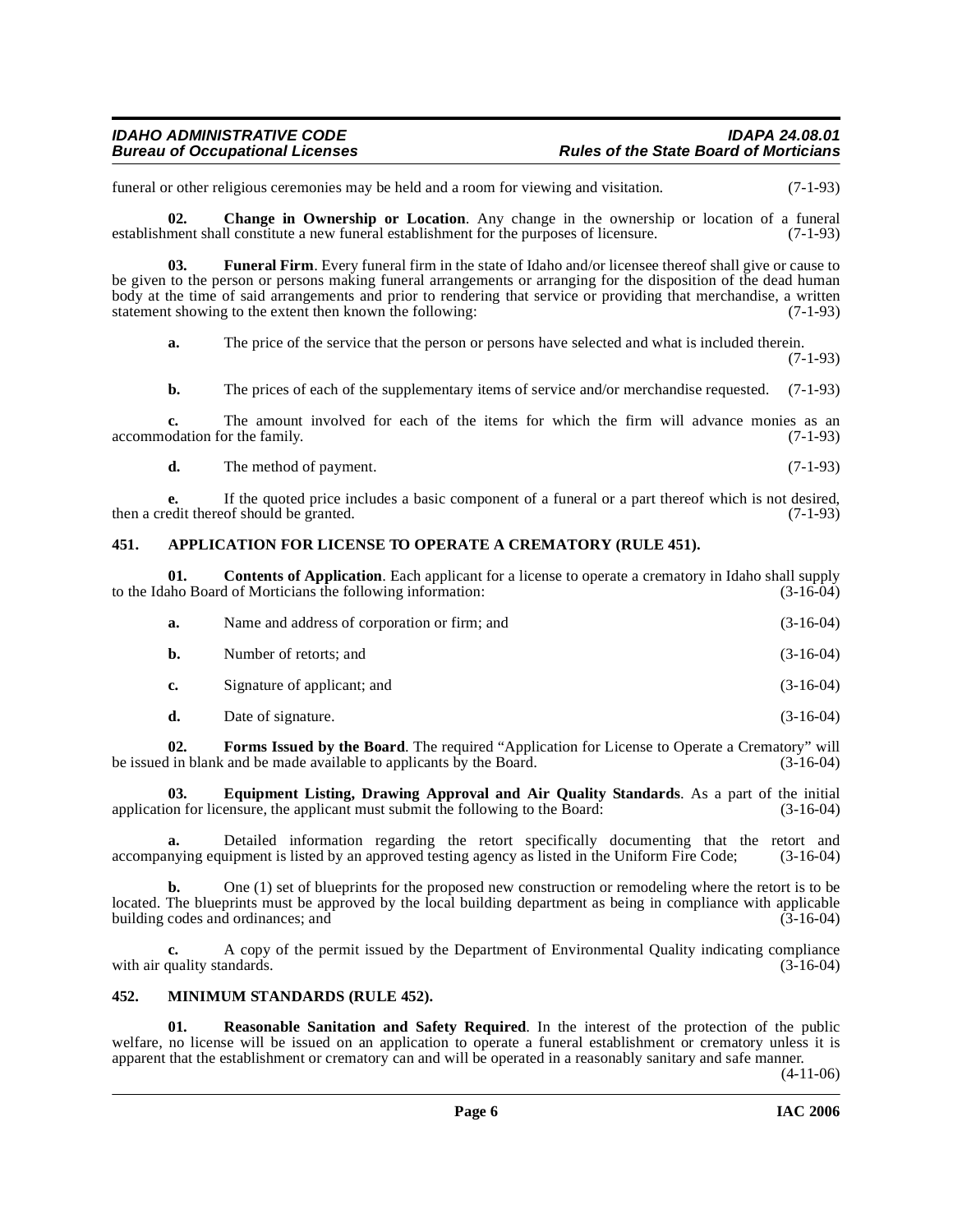<span id="page-6-9"></span>**02. Reduction of Cremated Remains**. No crematory will be licensed or operated unless it is capable of reducing human remains to cremains containing not more than five percent (5%) of the weight of the body<br>(3-16-04) (3-16-04) immediately after death.

<span id="page-6-4"></span>**03. Delay Before Cremation**. No dead human body, regardless of cause of death, is to be cremated, nor is actual cremation of such a body to be commenced, unless the county coroner in the county in which the death occurred gives his written authorization to cremate the body. (3-16-04) occurred gives his written authorization to cremate the body.

**Embalming**. If a dead human body is to be held longer than twenty-four (24) hours prior to burial, cremation, or other disposition, the body must be either embalmed or refrigerated at thirty-six degrees Fahrenheit (36F) or less until buried, cremated, or otherwise disposed of. (4-11-06) (36F) or less until buried, cremated, or otherwise disposed of.

<span id="page-6-5"></span><span id="page-6-2"></span>**05.** Casket Not Necessary. It is not necessary for the body to be in a casket for cremation to take place. (3-16-04)

**a.** This is not to be construed to mean that the crematory must cremate without a casket; and (3-16-04)

**b.** It will not prevent the operators from developing their own internal requirements for aesthetic or reasons. (3-16-04) sanitary reasons.

### <span id="page-6-7"></span><span id="page-6-0"></span>**453. RECEIPT FOR BODIES TO BE CREMATED (RULE 453).**

The following must be performed by the operator of a crematory upon receipt of a human body for cremation: (3-16-04)

**01. Provide a Receipt**. A receipt must be delivered to the licensed mortician or funeral director, his another person who delivers such body to the crematory. (3-16-04) agent, or another person who delivers such body to the crematory.

<span id="page-6-6"></span>

| 02. | <b>Contents of Receipt.</b> The receipt must show:    | $(3-16-04)$ |
|-----|-------------------------------------------------------|-------------|
| а.  | The name of the decedent whose body was received; and | $(3-16-04)$ |
| b.  | The date on which that body was received; and         | $(3-16-04)$ |
| c.  | The place where that body was received; and           | $(3-16-04)$ |

**d.** The name and address of the funeral establishment from whom that body was received; and

**e.** The name and address of the person, or the names and addresses of the persons, if more than one actually delivers the body. (3-16-04)  $(1)$ , who actually delivers the body.

### <span id="page-6-8"></span><span id="page-6-1"></span>**454. RECORDS OF BODIES (RULE 454).**

**01. Content of Record**. Each funeral establishment and crematory must maintain a record of each burial, cremation, or other disposition of human remains, disclosing: (4-11-06)

<span id="page-6-3"></span>

|  | The name of the decedent; and | $(4-11-06)$ |
|--|-------------------------------|-------------|
|--|-------------------------------|-------------|

**b.** The name and address of the person, or names and addresses of the persons if more than one (1), authorizing the burial, cremation, or other disposition of that body; and (4-11-06) **c.** A statement as to whether or not the body was embalmed; and (3-16-04) **d.** The date of the burial, cremation, or other disposition of that body; and  $(4-11-06)$ 

**e.** The subsequent disposal of any cremated remains. (4-11-06)

(3-16-04)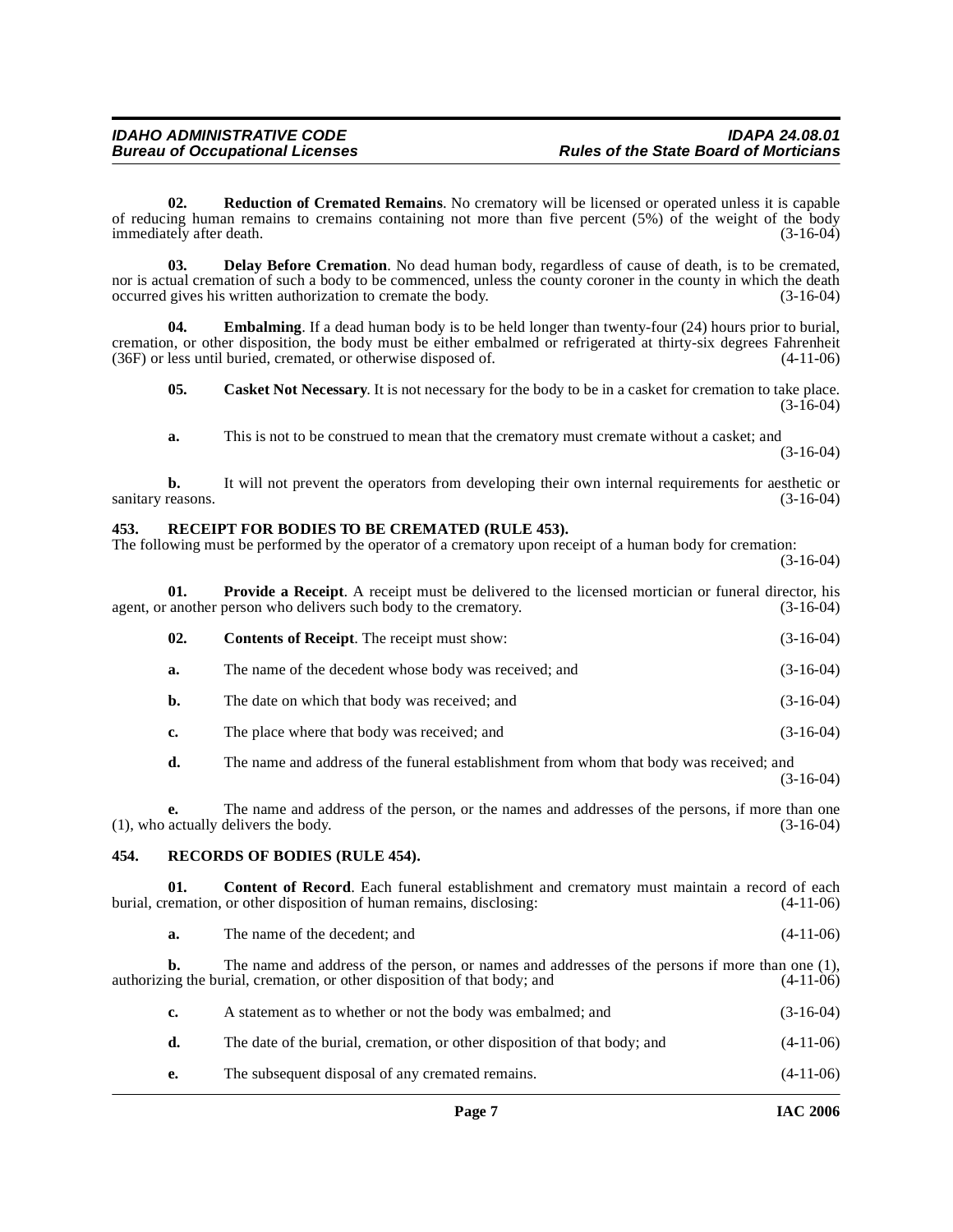### <span id="page-7-17"></span><span id="page-7-0"></span>**455. RESPONSIBILITY, INSPECTION, AND CONFIDENTIALITY OF RECORDS (RULE 455).**

**01. Responsibility for Record**. Records regarding the burial, cremation, and other disposition of human bodies must be made as soon as reasonably possible after the burial, cremation, or other disposition and must be dated and signed by the licensed mortician who supervised or was otherwise directly responsible for the burial, cremation, or other disposition. (4-11-06) cremation, or other disposition.

**02. Inspection of Records**. Records regarding the receipt, burial, cremation, and other disposition of human bodies must be maintained at the funeral establishment and crematory and be open for inspection at any reasonable time by the Board or its designated representatives. (4-11-06)

**03. Confidentiality of Records**. Any disclosure of information obtained by the Board in connection with licensure activities and records of funerals or cremations must comply with Idaho Public Records Act 9-337 et seq., Idaho Code. (4-11-06)

<span id="page-7-1"></span>**456. -- 499. (RESERVED).**

### <span id="page-7-2"></span>**500. FEES (RULE 500).**

<span id="page-7-13"></span><span id="page-7-12"></span><span id="page-7-11"></span>

| 01. | <b>Funeral Director.</b> Funeral director - eighty-five dollars (\$85). | $(3-13-02)$ |
|-----|-------------------------------------------------------------------------|-------------|
|-----|-------------------------------------------------------------------------|-------------|

**02.** Funeral Establishment. Funeral establishment - one hundred twenty-five dollars (\$125) (original nnual renewal). (3-13-02) license/annual renewal).

**03.** Crematory Establishment. Crematory establishment - two hundred dollars (\$200) (original nnual renewal). (3-16-04) license/annual renewal).

<span id="page-7-14"></span><span id="page-7-9"></span>**04. Mortician.** Mortician - eighty-five dollars (\$85) (original license/annual renewal). (3-13-02)

<span id="page-7-16"></span>**05. Resident Trainee**. Resident trainee - fifty dollars (\$50) (original license/annual renewal). (4-11-06)

<span id="page-7-15"></span><span id="page-7-7"></span>**06. Application Fee**. Application fee - one hundred dollars (\$100). (3-13-02)

**07. Certificate of Authority**. Certificate of Authority - fifty dollars (\$50) (original certificate/annual (3-13-02) renewal).  $(3-13-02)$ 

**08. Application for Reinstatement**. Application for reinstatement within five (5) years - twenty-five dollars (\$25) reinstatement fee and annual renewal fees for back years (Reference Section 67-2614, Idaho Code).  $(7-1-93)$ 

### <span id="page-7-10"></span><span id="page-7-3"></span>**501. DISCIPLINE (RULE 501).**

<span id="page-7-8"></span>**01. Civil Fine**. The Board may impose a civil fine not to exceed one thousand dollars (\$1,000) upon a licensed mortician for each violation of Section 54-1116, Idaho Code.

**02. Costs and Fees**. The Board may order a licensed mortician to pay the costs and fees incurred by the Board in the investigation or prosecution of the licensee for violation of Section 54-1116, Idaho Code. (3-18-99)

### <span id="page-7-4"></span>**502. -- 549. (RESERVED).**

### <span id="page-7-5"></span>**550. RULEMAKING HISTORY PRIOR TO JULY, 1993 (RULE 550).**

Changes and additions to the Rules of the Idaho Board of Morticians - adopted to be effective February 1, 1976. Changes and additions to the Rules of the Idaho Board of Morticians - adopted March 29, 1993 and effective April 19, 1993. (7-1-93)

<span id="page-7-6"></span>**551. -- 999. (RESERVED).**